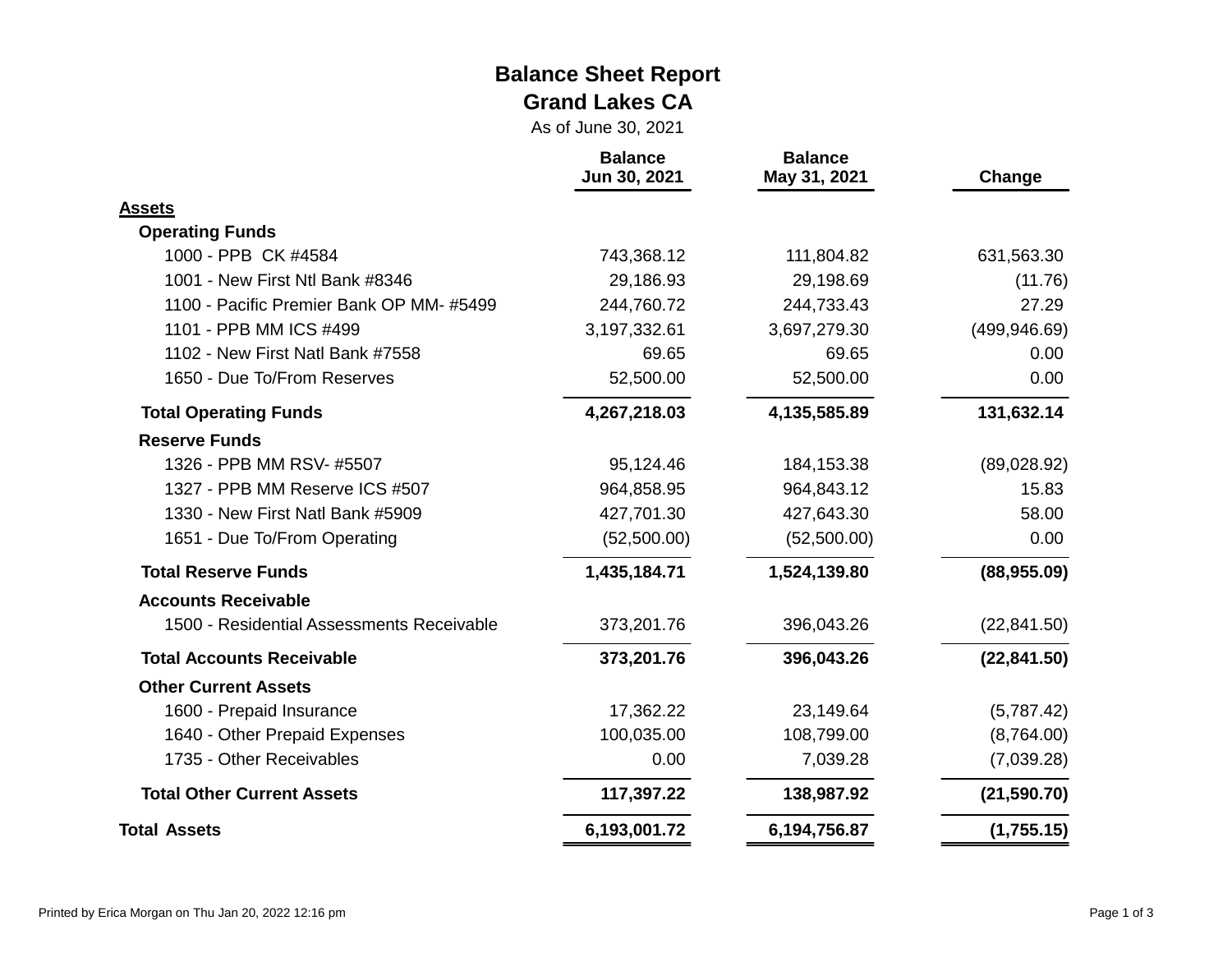#### **Balance Sheet Report Grand Lakes CA**

As of June 30, 2021

|                                           | <b>Balance</b><br>Jun 30, 2021 | <b>Balance</b><br>May 31, 2021 | Change        |  |
|-------------------------------------------|--------------------------------|--------------------------------|---------------|--|
| <b>Liabilities</b>                        |                                |                                |               |  |
| <b>Liabilities</b>                        |                                |                                |               |  |
| 2015 - Returned Check Fee Payable         | 90.00                          | 30.00                          | 60.00         |  |
| 2025 - Transfer Fee Payable               | 260.00                         | 390.00                         | (130.00)      |  |
| 2026 - New Account Setup Fee              | 700.00                         | 420.00                         | 280.00        |  |
| 2036 - PMG Collections                    | 33,105.30                      | 36,380.30                      | (3,275.00)    |  |
| 2037 - Payment Plan Fees                  | 1,350.00                       | 1,350.00                       | 0.00          |  |
| 2050 - Resident Refunds                   | 0.00                           | 1,000.00                       | (1,000.00)    |  |
| 2325 - Accrued Insurance Claims           | 6,700.00                       | 6,700.00                       | 0.00          |  |
| 2395 - Other Accrued Expenses             | 112,885.37                     | 109,802.96                     | 3,082.41      |  |
| 2500 - Deposits Held                      | 8,000.00                       | 8,000.00                       | 0.00          |  |
| 2525 - Architectural Review Fees Deposit  | 1,000.00                       | 1,000.00                       | 0.00          |  |
| 2550 - Prepaid Assessments                | 52,318.89                      | 43,788.22                      | 8,530.67      |  |
| 2595 - Deferred Revenue                   | 1,799,024.12                   | 2,098,861.47                   | (299, 837.35) |  |
| <b>Total Liabilities</b>                  | 2,015,433.68                   | 2,307,722.95                   | (292, 289.27) |  |
| <b>Total Liabilities</b>                  | 2,015,433.68                   | 2,307,722.95                   | (292, 289.27) |  |
| <b>Owners' Equity</b>                     |                                |                                |               |  |
| <b>Owners Equity - Prior Years</b>        |                                |                                |               |  |
| 3000 - Operating Fund - Prior year        | 1,955,851.53                   | 1,955,851.53                   | 0.00          |  |
| 3005 - Equity Adjustments - Prior Periods | (926.49)                       | (926.49)                       | 0.00          |  |
| <b>Total Owners Equity - Prior Years</b>  | 1,954,925.04                   | 1,954,925.04                   | 0.00          |  |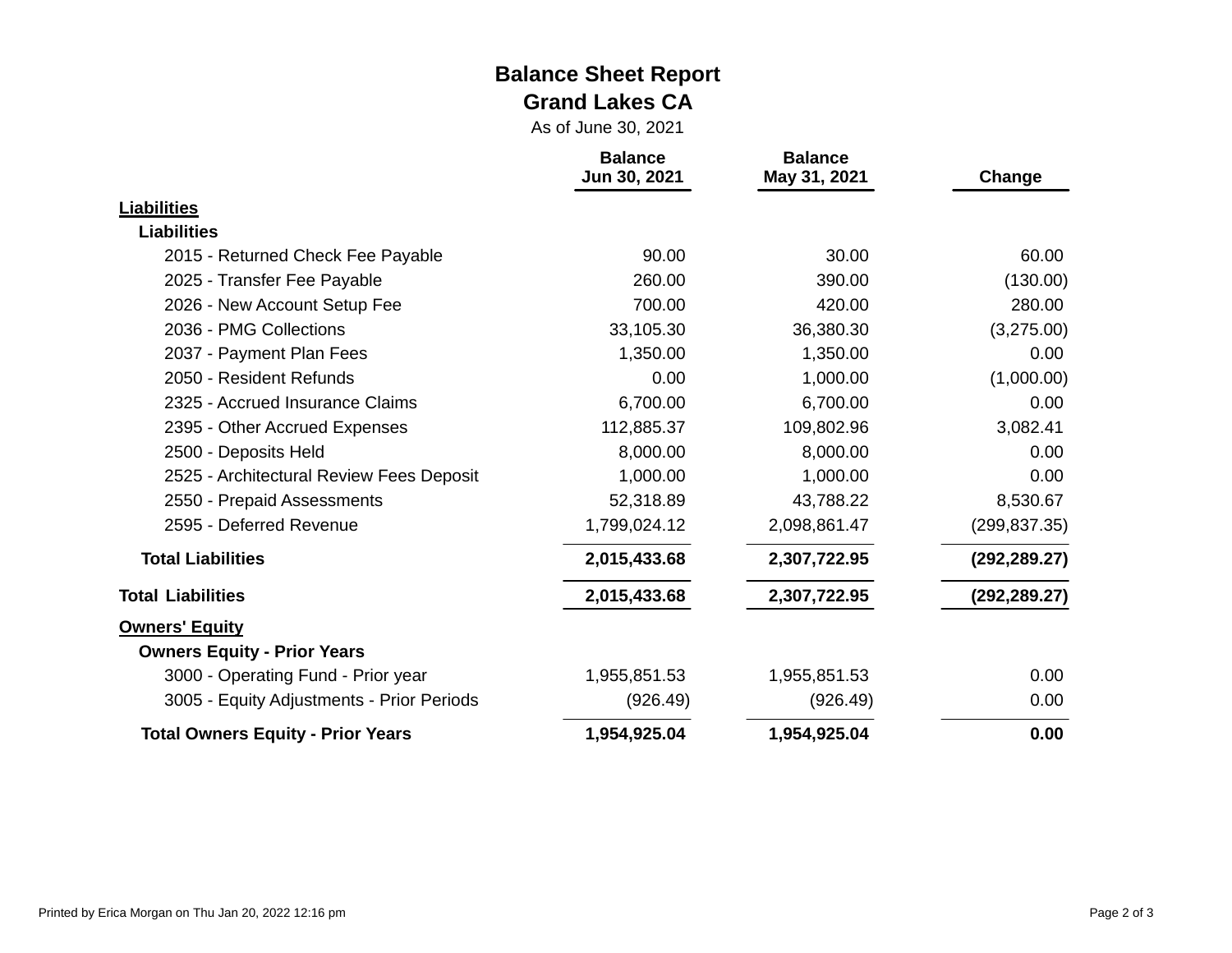# **Balance Sheet Report Grand Lakes CA**

As of June 30, 2021

|                                                 | <b>Balance</b><br>Jun 30, 2021 | <b>Balance</b><br>May 31, 2021 | Change     |
|-------------------------------------------------|--------------------------------|--------------------------------|------------|
| <b>Owners' Equity</b>                           |                                |                                |            |
| <b>Capital Reserves - Prior Years</b>           |                                |                                |            |
| 3102 - Repair & Replacement Reserve - Prior Yrs | 1,739,045.76                   | 1,739,045.76                   | 0.00       |
| <b>Total Capital Reserves - Prior Years</b>     | 1,739,045.76                   | 1,739,045.76                   | 0.00       |
| <b>Total Owners' Equity</b>                     | 3,693,970.80                   | 3,693,970.80                   | 0.00       |
| Net Income / (Loss)                             | 483,597.24                     | 193,063.12                     | 290,534.12 |
| <b>Total Liabilities and Equity</b>             | 6,193,001.72                   | 6,194,756.87                   | (1,755.15) |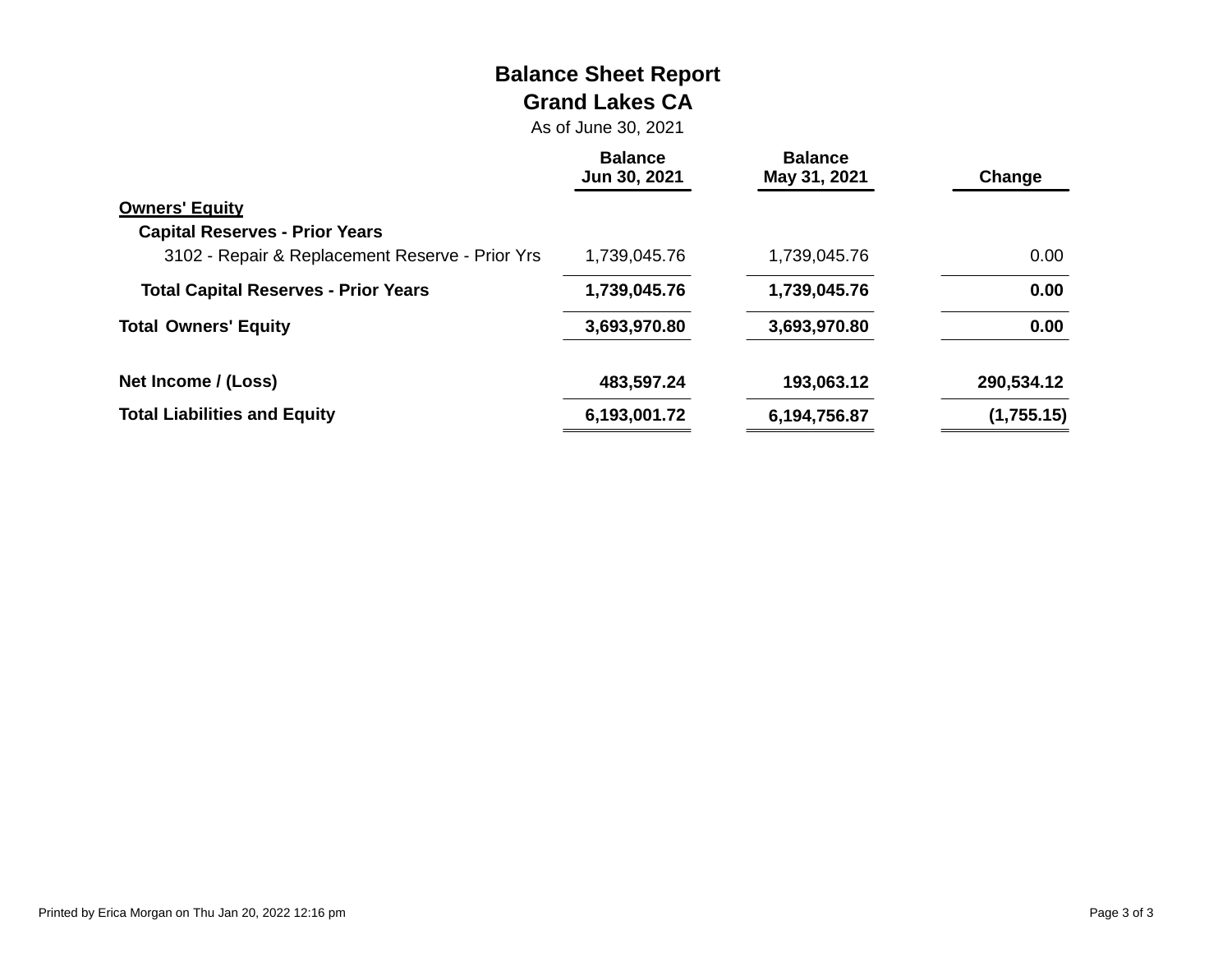|                                             | <b>Current Period</b> |               |            |               | Year to Date (6 months) | Annual       | <b>Budget</b> |               |
|---------------------------------------------|-----------------------|---------------|------------|---------------|-------------------------|--------------|---------------|---------------|
|                                             | <b>Actual</b>         | <b>Budget</b> | Variance   | <b>Actual</b> | <b>Budget</b>           | Variance     | <b>Budget</b> | Remaining     |
| <b>Income</b>                               |                       |               |            |               |                         |              |               |               |
| <b>Income</b>                               |                       |               |            |               |                         |              |               |               |
| 4000 - Residential Assessments              | 262,487.50            | 262,487.00    | 0.50       | 1,574,925.00  | 1,574,925.00            | 0.00         | 3,149,850.00  | 1,574,925.00  |
| 4016 - Force Mow Income                     | 0.00                  | 42.00         | (42.00)    | 0.00          | 250.00                  | (250.00)     | 500.00        | 500.00        |
| 4070 - Reimbursement                        | 449,090.24            | 35,234.00     | 413,856.24 | 627,596.96    | 211,405.00              | 416,191.96   | 422,810.00    | (204, 786.96) |
| 4130 - Commercial Assessments               | 37,349.85             | 41.390.00     | (4,040.15) | 224,099.10    | 248,343.00              | (24, 243.90) | 496,686.00    | 272,586.90    |
| 4220 - Gate & Access Fees                   | 75.00                 | 0.00          | 75.00      | 75.00         | 0.00                    | 75.00        | 0.00          | (75.00)       |
| 4250 - Pool Fees                            | 130.00                | 500.00        | (370.00)   | 130.00        | 3,000.00                | (2,870.00)   | 6,000.00      | 5,870.00      |
| 4710 - Late Fees & Interest                 | 2,733.56              | 1,250.00      | 1,483.56   | 34,076.12     | 7,500.00                | 26,576.12    | 15,000.00     | (19,076.12)   |
| 4720 - Legal Reimbursements                 | 1,010.50              | 1,875.00      | (864.50)   | 14,289.90     | 11,250.00               | 3,039.90     | 22,500.00     | 8,210.10      |
| 4810 - Compliance Fines                     | 0.00                  | 0.00          | 0.00       | (2,350.00)    | 0.00                    | (2,350.00)   | 0.00          | 2,350.00      |
| 4900 - Interest Earned - Operating Accounts | 80.60                 | 0.00          | 80.60      | 1,257.65      | 0.00                    | 1,257.65     | 0.00          | (1,257.65)    |
| <b>Total Income</b>                         | 752,957.25            | 342,778.00    | 410,179.25 | 2,474,099.73  | 2,056,673.00            | 417,426.73   | 4,113,346.00  | 1,639,246.27  |
| <b>Total Operating Income</b>               | 752,957.25            | 342,778.00    | 410,179.25 | 2,474,099.73  | 2,056,673.00            | 417,426.73   | 4,113,346.00  | 1,639,246.27  |
| <b>Expense</b>                              |                       |               |            |               |                         |              |               |               |
| Administrative                              |                       |               |            |               |                         |              |               |               |
| 5000 - General Administrative               | 418.10                | 175.00        | 243.10     | 650.80        | 1,050.00                | (399.20)     | 2,100.00      | 1,449.20      |
| 5005 - Application/Processing               | 1,125.00              | 250.00        | 875.00     | 3,900.00      | 1,500.00                | 2,400.00     | 3,000.00      | (900.00)      |
| 5010 - Bad Debt                             | 0.00                  | 417.00        | (417.00)   | 14,848.46     | 2,500.00                | 12,348.46    | 5,000.00      | (9,848.46)    |
| 5025 - Billing/Collections                  | 0.00                  | 2,083.00      | (2,083.00) | 0.00          | 12,500.00               | (12,500.00)  | 25,000.00     | 25,000.00     |
| 5027 - Committees                           | 0.00                  | 125.00        | (125.00)   | 0.00          | 750.00                  | (750.00)     | 1,500.00      | 1,500.00      |
| 5035 - Decorations                          | 10,700.10             | 1,833.00      | 8,867.10   | 22,589.10     | 11,000.00               | 11,589.10    | 22,000.00     | (589.10)      |
| 5075 - Meeting Expense                      | 0.00                  | 83.00         | (83.00)    | 0.00          | 500.00                  | (500.00)     | 1,000.00      | 1,000.00      |
| 5090 - Office Supplies                      | 27.48                 | 250.00        | (222.52)   | 97.66         | 1,500.00                | (1,402.34)   | 3,000.00      | 2,902.34      |
| 5100 - Records Storage                      | 220.50                | 467.00        | (246.50)   | 2,219.85      | 2,800.00                | (580.15)     | 5,600.00      | 3,380.15      |
| 5115 - Web Site Maintenance                 | 0.00                  | 79.00         | (79.00)    | 0.00          | 475.00                  | (475.00)     | 950.00        | 950.00        |
| - Other Administrative Services<br>5195     | 0.00                  | 33.00         | (33.00)    | 386.76        | 200.00                  | 186.76       | 400.00        | 13.24         |
| 5200 - Community Events                     | 23.283.82             | 4.167.00      | 19,116.82  | 23,283.82     | 25,000.00               | (1,716.18)   | 50,000.00     | 26,716.18     |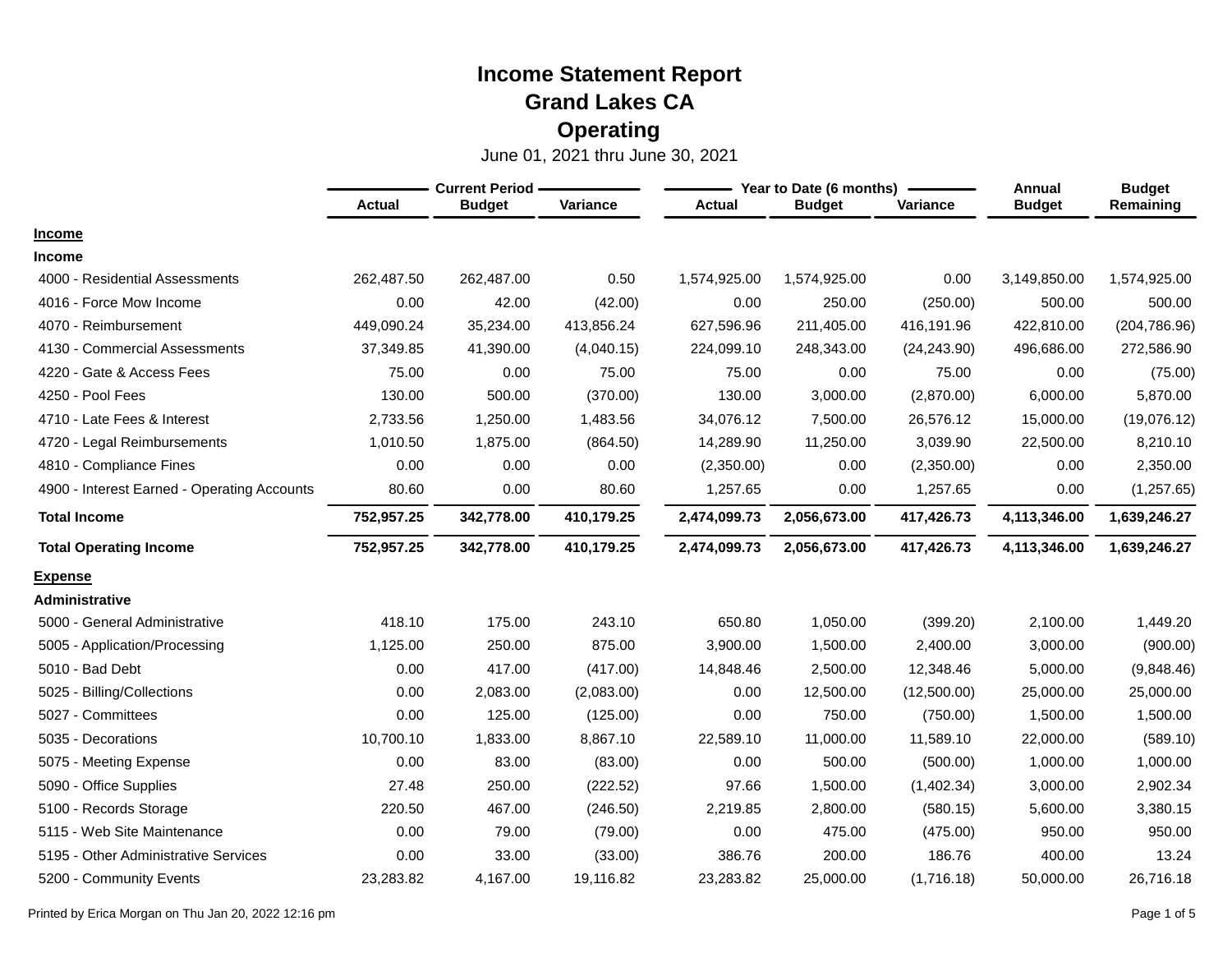|                                         |           | <b>Current Period -</b> |              |               | Year to Date (6 months) | Annual        | <b>Budget</b> |              |
|-----------------------------------------|-----------|-------------------------|--------------|---------------|-------------------------|---------------|---------------|--------------|
|                                         | Actual    | <b>Budget</b>           | Variance     | <b>Actual</b> | <b>Budget</b>           | Variance      | <b>Budget</b> | Remaining    |
| <b>Expense</b>                          |           |                         |              |               |                         |               |               |              |
| <b>Administrative</b>                   |           |                         |              |               |                         |               |               |              |
| 5210 - Printing & Copying               | 377.90    | 1,375.00                | (997.10)     | 1,157.70      | 8,250.00                | (7,092.30)    | 16,500.00     | 15,342.30    |
| 5215 - Postage                          | 808.71    | 1,417.00                | (608.29)     | 2,822.46      | 8,500.00                | (5,677.54)    | 17,000.00     | 14,177.54    |
| <b>Total Administrative</b>             | 36,961.61 | 12,754.00               | 24,207.61    | 71,956.61     | 76,525.00               | (4, 568.39)   | 153,050.00    | 81,093.39    |
| <b>Insurance</b>                        |           |                         |              |               |                         |               |               |              |
| 5460 - Property Insurance Premiums      | 5,787.42  | 5,817.00                | (29.58)      | 34,724.52     | 34,900.00               | (175.48)      | 69,800.00     | 35,075.48    |
| <b>Total Insurance</b>                  | 5,787.42  | 5,817.00                | (29.58)      | 34,724.52     | 34,900.00               | (175.48)      | 69,800.00     | 35,075.48    |
| <b>Utilities</b>                        |           |                         |              |               |                         |               |               |              |
| 6000 - Electric Service                 | 13,256.95 | 13,333.00               | (76.05)      | 81,472.08     | 80,000.00               | 1,472.08      | 160,000.00    | 78,527.92    |
| 6025 - Water Service                    | 23,611.27 | 42,917.00               | (19, 305.73) | 37,025.37     | 257,500.00              | (220, 474.63) | 515,000.00    | 477,974.63   |
| 6050 - Telephone Service                | 1,741.85  | 1,250.00                | 491.85       | 10,040.97     | 7,500.00                | 2,540.97      | 15,000.00     | 4,959.03     |
| 6055 - Internet Service                 | 662.76    | 458.00                  | 204.76       | 2,761.50      | 2,750.00                | 11.50         | 5,500.00      | 2,738.50     |
| 6075 - Other Utility Expenses           | 10,363.63 | 20,333.00               | (9,969.37)   | 79,601.24     | 122,000.00              | (42, 398.76)  | 244,000.00    | 164,398.76   |
| <b>Total Utilities</b>                  | 49,636.46 | 78,291.00               | (28, 654.54) | 210,901.16    | 469,750.00              | (258, 848.84) | 939,500.00    | 728,598.84   |
| Landscaping                             |           |                         |              |               |                         |               |               |              |
| 6100 - Grounds & Landscaping - Contract | 68,343.33 | 72,669.00               | (4,325.67)   | 395,222.86    | 436,010.00              | (40, 787.14)  | 872,019.00    | 476,796.14   |
| 6115 - 7M Shared Median                 | 0.00      | 518.00                  | (518.00)     | 6,216.00      | 3,108.00                | 3,108.00      | 6,216.00      | 0.00         |
| 6140 - Force Mow                        | 0.00      | 42.00                   | (42.00)      | 0.00          | 250.00                  | (250.00)      | 500.00        | 500.00       |
| 6145 - Mulch                            | 0.00      | 4,667.00                | (4,667.00)   | 0.00          | 28,000.00               | (28,000.00)   | 56,000.00     | 56,000.00    |
| 6150 - Seasonal Color/Plantings         | 0.00      | 9,167.00                | (9, 167.00)  | 31,705.50     | 55,000.00               | (23, 294.50)  | 110,000.00    | 78,294.50    |
| 6160 - Tree Maintenance                 | 795.64    | 12,500.00               | (11,704.36)  | 13,458.06     | 75,000.00               | (61, 541.94)  | 150,000.00    | 136,541.94   |
| 6165 - Tree Removal                     | 0.00      | 1,800.00                | (1,800.00)   | 3,837.90      | 10,800.00               | (6,962.10)    | 21,600.00     | 17,762.10    |
| 6199 - Landscape Other                  | 1,228.58  | 833.00                  | 395.58       | 20,728.58     | 5,000.00                | 15,728.58     | 10,000.00     | (10, 728.58) |
| 6200 - Irrigation Repair & Maintenance  | 0.00      | 13,750.00               | (13,750.00)  | 42,717.05     | 82,500.00               | (39, 782.95)  | 165,000.00    | 122,282.95   |
| 6299 - Irrigation Other                 | 500.00    | 0.00                    | 500.00       | 500.00        | 0.00                    | 500.00        | 0.00          | (500.00)     |
| <b>Total Landscaping</b>                | 70,867.55 | 115,946.00              | (45,078.45)  | 514,385.95    | 695,668.00              | (181, 282.05) | 1,391,335.00  | 876,949.05   |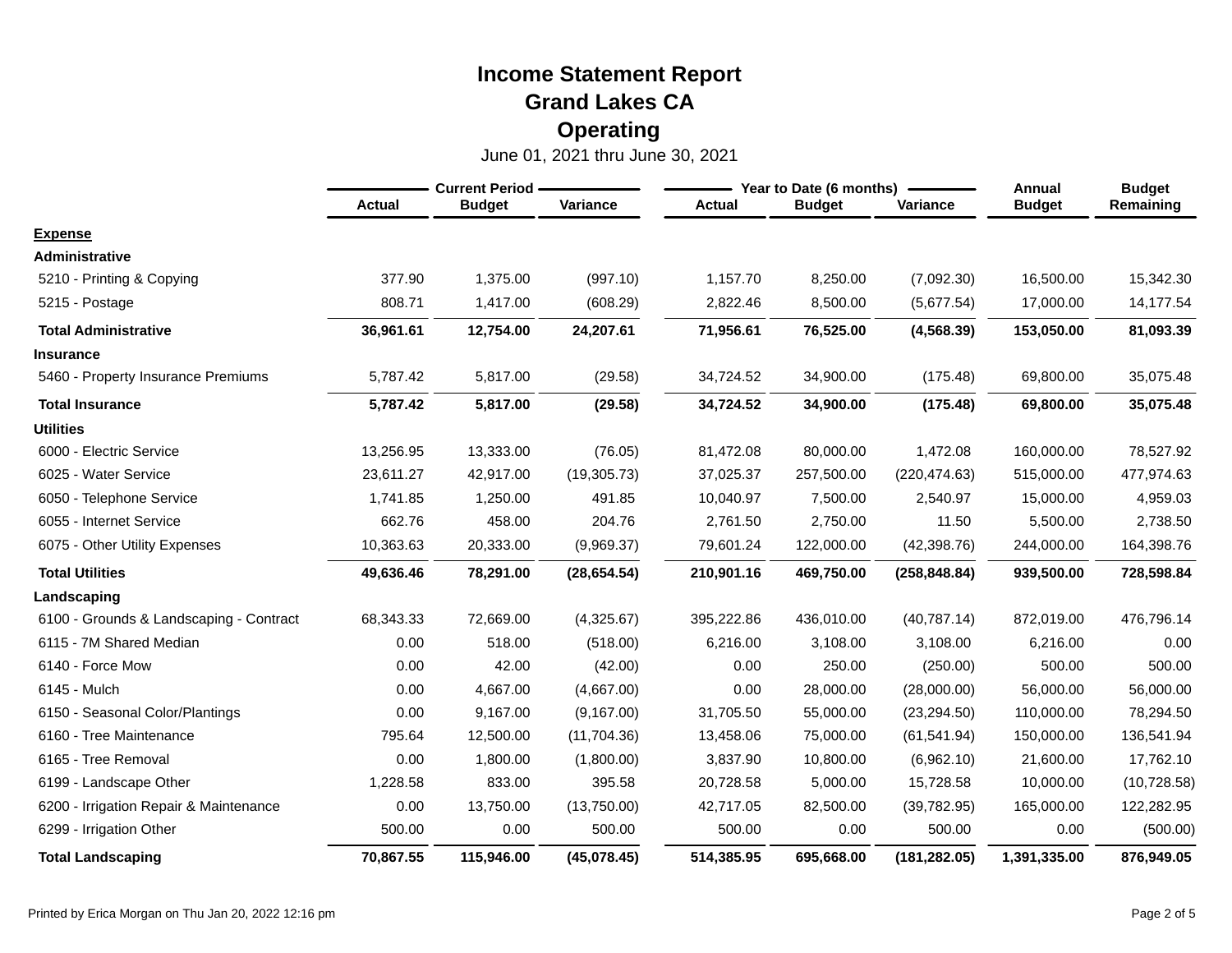|                                              | <b>Current Period -</b> |               |             |               | Year to Date (6 months) | Annual       | <b>Budget</b> |               |
|----------------------------------------------|-------------------------|---------------|-------------|---------------|-------------------------|--------------|---------------|---------------|
|                                              | <b>Actual</b>           | <b>Budget</b> | Variance    | <b>Actual</b> | <b>Budget</b>           | Variance     | <b>Budget</b> | Remaining     |
| <b>Expense</b>                               |                         |               |             |               |                         |              |               |               |
| <b>Contracted Services</b>                   |                         |               |             |               |                         |              |               |               |
| 6418 - Fountains/Ponds/Lakes Services        | 16,451.43               | 8,600.00      | 7,851.43    | 59.451.43     | 51,600.00               | 7.851.43     | 103,200.00    | 43,748.57     |
| 6422 - Gate Services                         | 1,840.00                | 0.00          | 1,840.00    | 1,840.00      | 0.00                    | 1,840.00     | 0.00          | (1,840.00)    |
| 6430 - Janitorial Services                   | 4,037.50                | 0.00          | 4,037.50    | 4,037.50      | 0.00                    | 4,037.50     | 0.00          | (4,037.50)    |
| 6434 - Pest Control                          | 10,182.52               | 2,168.00      | 8,014.52    | 20,207.05     | 13,010.00               | 7,197.05     | 26,020.00     | 5,812.95      |
| 6438 - Pool Management                       | 74,989.00               | 21,366.00     | 53,623.00   | 113,232.00    | 128,198.00              | (14,966.00)  | 256,396.00    | 143,164.00    |
| 6440 - Safety & Security                     | 33,810.00               | 35,234.00     | (1,424.00)  | 178,139.11    | 211,405.00              | (33, 265.89) | 422,810.00    | 244,670.89    |
| <b>Total Contracted Services</b>             | 141,310.45              | 67,368.00     | 73,942.45   | 376,907.09    | 404,213.00              | (27, 305.91) | 808,426.00    | 431,518.91    |
| <b>Repair &amp; Maintenance</b>              |                         |               |             |               |                         |              |               |               |
| 6530 - Common Areas Repair & Maintenance     | 0.00                    | 833.00        | (833.00)    | 17,229.18     | 5,000.00                | 12.229.18    | 10,000.00     | (7, 229.18)   |
| 6545 - Electrical Supplies/Repair & Maintena | 0.00                    | 417.00        | (417.00)    | 0.00          | 2,500.00                | (2,500.00)   | 5,000.00      | 5,000.00      |
| 6560 - Fence Repair & Maintenance            | 0.00                    | 417.00        | (417.00)    | 114,786.99    | 2,500.00                | 112,286.99   | 5,000.00      | (109, 786.99) |
| 6585 - Fountain/Pond/Lake Repair & Mainter   | 0.00                    | 14,583.00     | (14,583.00) | 48,007.86     | 87,500.00               | (39, 492.14) | 175,000.00    | 126,992.14    |
| 6595 - Gate & Monument Repair & Maintena     | 178.75                  | 250.00        | (71.25)     | 3,428.75      | 1,500.00                | 1,928.75     | 3,000.00      | (428.75)      |
| 6600 - General Repair & Maintenance          | 1,477.06                | 833.00        | 644.06      | 8,241.64      | 5,000.00                | 3,241.64     | 10,000.00     | 1,758.36      |
| 6640 - Lighting Supplies/Repair & Maintenan  | 2,636.00                | 1,750.00      | 886.00      | 11,780.71     | 10,500.00               | 1,280.71     | 21,000.00     | 9,219.29      |
| 6645 - Locks & Keys Repair & Maintenance     | 164.38                  | 167.00        | (2.62)      | 164.38        | 1,000.00                | (835.62)     | 2,000.00      | 1,835.62      |
| 6680 - Painting Services & Supplies          | 0.00                    | 833.00        | (833.00)    | 1,500.00      | 5,000.00                | (3,500.00)   | 10,000.00     | 8,500.00      |
| 6685 - Playground Maintenance/Repairs        | 1,200.00                | 750.00        | 450.00      | 2,000.00      | 4,500.00                | (2,500.00)   | 9,000.00      | 7,000.00      |
| 6695 - Plumbing Supplies/Repair & Maintena   | 1,367.53                | 83.00         | 1,284.53    | 7,553.75      | 500.00                  | 7,053.75     | 1,000.00      | (6, 553.75)   |
| 6700 - Pool Supplies/Repair & Maintenance    | 8,605.29                | 2,083.00      | 6,522.29    | 18,256.56     | 12,500.00               | 5,756.56     | 25,000.00     | 6,743.44      |
| 6705 - Power Washing Services & Supplies     | 10,706.68               | 2,083.00      | 8,623.68    | 11,056.68     | 12,500.00               | (1,443.32)   | 25,000.00     | 13,943.32     |
| 6710 - Fish Stocking                         | 0.00                    | 833.00        | (833.00)    | 0.00          | 5,000.00                | (5,000.00)   | 10,000.00     | 10,000.00     |
| - Signage Repair & Maintenance<br>6745       | 0.00                    | 83.00         | (83.00)     | 540.00        | 500.00                  | 40.00        | 1,000.00      | 460.00        |
| 6750 - Trail Maintenance                     | 0.00                    | 125.00        | (125.00)    | 0.00          | 750.00                  | (750.00)     | 1,500.00      | 1,500.00      |
| 6765 - Tennis Court Repair & Maintenance     | 0.00                    | 333.00        | (333.00)    | 2,434.01      | 2,000.00                | 434.01       | 4,000.00      | 1,565.99      |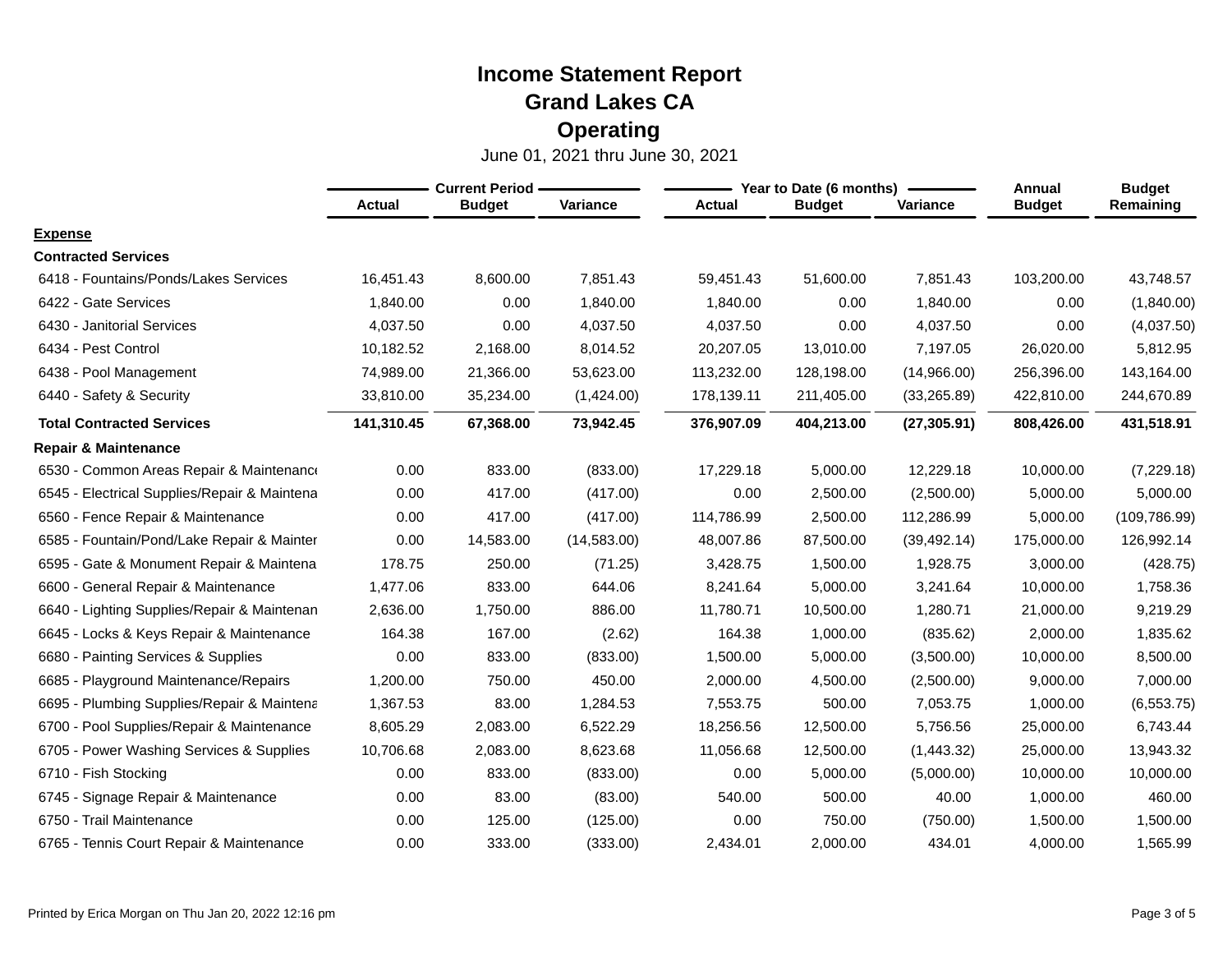|                                           | <b>Current Period -</b> |               |            |               | Year to Date (6 months) | Annual        | <b>Budget</b> |               |
|-------------------------------------------|-------------------------|---------------|------------|---------------|-------------------------|---------------|---------------|---------------|
|                                           | <b>Actual</b>           | <b>Budget</b> | Variance   | <b>Actual</b> | <b>Budget</b>           | Variance      | <b>Budget</b> | Remaining     |
| <b>Expense</b>                            |                         |               |            |               |                         |               |               |               |
| <b>Repair &amp; Maintenance</b>           |                         |               |            |               |                         |               |               |               |
| 6770 - Vandalism Repair & Maintenance     | 0.00                    | 167.00        | (167.00)   | 0.00          | 1,000.00                | (1,000.00)    | 2,000.00      | 2,000.00      |
| <b>Total Repair &amp; Maintenance</b>     | 26,335.69               | 26,623.00     | (287.31)   | 246,980.51    | 159,750.00              | 87,230.51     | 319,500.00    | 72,519.49     |
| <b>Professional Services</b>              |                         |               |            |               |                         |               |               |               |
| 7000 - Audit & Tax Services               | 0.00                    | 350.00        | (350.00)   | 0.00          | 2,100.00                | (2,100.00)    | 4,200.00      | 4,200.00      |
| 7020 - Legal Services                     | 3,459.50                | 833.00        | 2,626.50   | 9,478.50      | 5,000.00                | 4,478.50      | 10,000.00     | 521.50        |
| 7025 - Legal Services - Collections       | 895.50                  | 1,667.00      | (771.50)   | 12,990.90     | 10,000.00               | 2,990.90      | 20,000.00     | 7,009.10      |
| 7035 - Legal Services - Deed Restrictions | 0.00                    | 417.00        | (417.00)   | 35.00         | 2,500.00                | (2,465.00)    | 5,000.00      | 4,965.00      |
| 7040 - Management Fees                    | 5,708.26                | 5,820.00      | (111.74)   | 34,249.56     | 34,920.00               | (670.44)      | 69,840.00     | 35,590.44     |
| 7095 - Other Professional Services        | 2,700.00                | 0.00          | 2,700.00   | 2,700.00      | 0.00                    | 2,700.00      | 0.00          | (2,700.00)    |
| <b>Total Professional Services</b>        | 12,763.26               | 9,087.00      | 3,676.26   | 59,453.96     | 54,520.00               | 4,933.96      | 109,040.00    | 49,586.04     |
| <b>Taxes</b>                              |                         |               |            |               |                         |               |               |               |
| 9015 - Property/Real Estate Tax           | 1,455.60                | 208.00        | 1,247.60   | 1,231.64      | 1,250.00                | (18.36)       | 2,500.00      | 1,268.36      |
| <b>Total Taxes</b>                        | 1,455.60                | 208.00        | 1,247.60   | 1,231.64      | 1,250.00                | (18.36)       | 2,500.00      | 1,268.36      |
| <b>Other Expenses</b>                     |                         |               |            |               |                         |               |               |               |
| 9105 - Reserve Contribution Expense       | 28,350.00               | 28,350.00     | 0.00       | 170,100.00    | 170,100.00              | 0.00          | 340,200.00    | 170,100.00    |
| <b>Total Other Expenses</b>               | 28,350.00               | 28,350.00     | 0.00       | 170,100.00    | 170,100.00              | 0.00          | 340,200.00    | 170,100.00    |
| <b>Total Operating Expense</b>            | 373,468.04              | 344,444.00    | 29,024.04  | 1,686,641.44  | 2,066,676.00            | (380, 034.56) | 4,133,351.00  | 2,446,709.56  |
| <b>Total Operating Income / (Loss)</b>    | 379,489.21              | (1,666.00)    | 381,155.21 | 787,458.29    | (10,003.00)             | 797,461.29    | (20,005.00)   | (807, 463.29) |